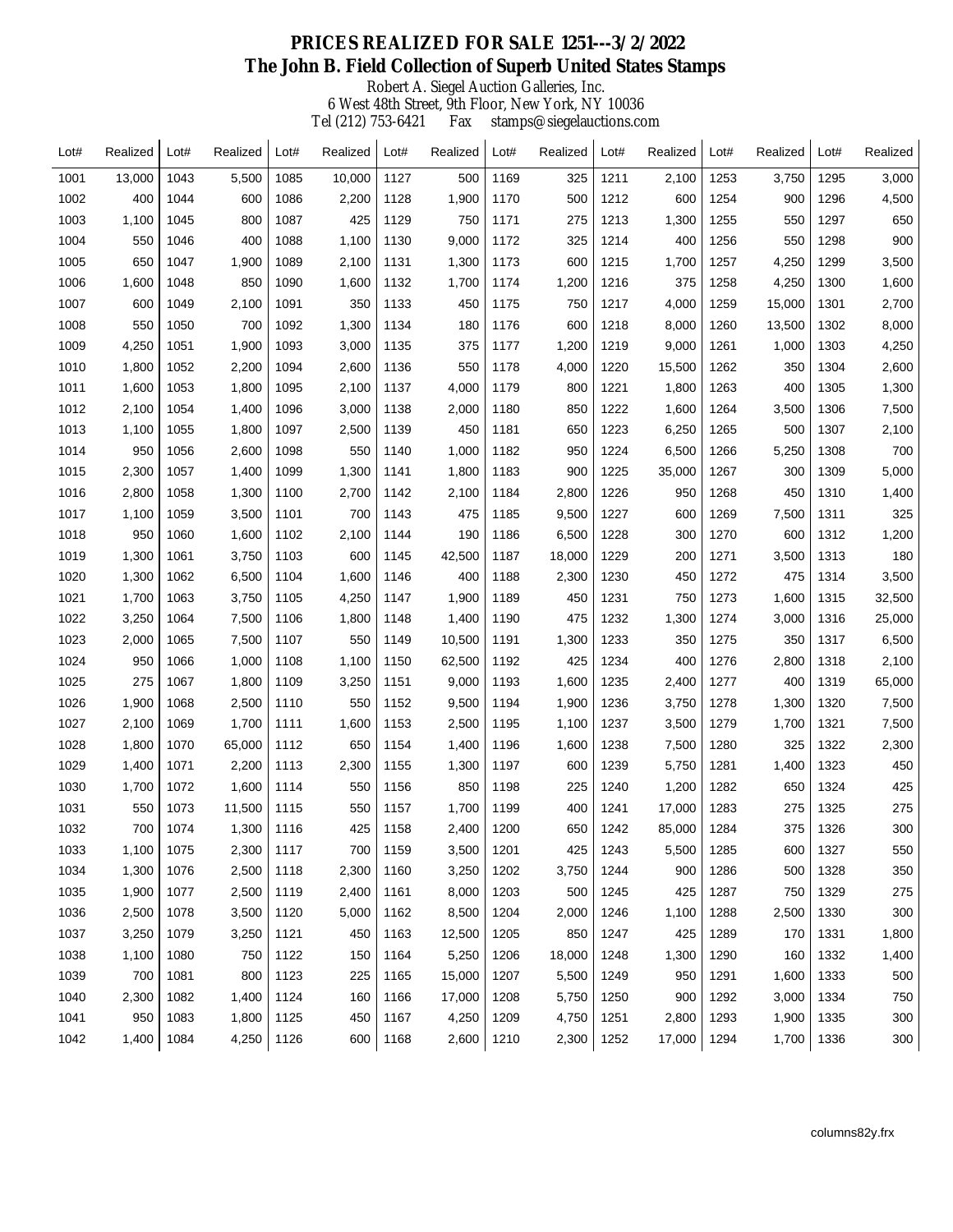## Robert A. Siegel Auction Galleries, Inc. 6 West 48th Street, 9th Floor, New York, NY 10036 Tel (212) 753-6421 Fax stamps@siegelauctions.com  **PRICES REALIZED FOR SALE 1251---3/2/2022 The John B. Field Collection of Superb United States Stamps**

| Lot# | Realized | Lot# | Realized | Lot# | Realized | Lot# | Realized | Lot# | Realized | Lot# | Realized | Lot# | Realized | Lot# | Realized |
|------|----------|------|----------|------|----------|------|----------|------|----------|------|----------|------|----------|------|----------|
| 1337 | 7,000    | 1379 | 6,500    | 1421 | 2,800    | 1463 | 1,400    | 1505 | 850      | 1547 | 450      | 1589 | 1,100    | 1631 | 180      |
| 1338 | 5,750    | 1380 | 3,250    | 1422 | 1,400    | 1464 | 3,500    | 1506 | 1,100    | 1548 | 2,700    | 1590 | 1,900    | 1632 | 6,250    |
| 1339 | 3,000    | 1381 | 1,300    | 1423 | 650      | 1465 | 1,700    | 1507 | 500      | 1549 | 550      | 1591 | 325      | 1633 | 600      |
| 1340 | 26,000   | 1382 | 5,500    | 1424 | 4,750    | 1466 | 1,400    | 1508 | 800      | 1550 | 425      | 1592 | 950      | 1634 | 300      |
| 1341 | 450      | 1383 | 2,600    | 1425 | 1,700    | 1467 | 2,700    | 1509 | 650      | 1551 | 475      | 1593 | 2,800    | 1635 | 1,800    |
| 1342 | 1,200    | 1384 | 550      | 1426 | 1,300    | 1468 | 950      | 1510 | 850      | 1552 | 1,400    | 1594 | 2,700    | 1636 | 1,600    |
| 1343 | 325      | 1385 | 375      | 1427 | 900      | 1469 | 250      | 1511 | 475      | 1553 | 5,250    | 1595 | 375      | 1637 | 2,400    |
| 1344 | 1,800    | 1386 | 200      | 1428 | 1,100    | 1470 | 700      | 1512 | 275      | 1554 | 850      | 1596 | 2,500    | 1638 | 1,600    |
| 1345 | 550      | 1387 | 600      | 1429 | 600      | 1471 | 425      | 1513 | 1,600    | 1555 | 150      | 1597 | 300      | 1639 | 425      |
| 1346 | 400      | 1388 | 11,000   | 1430 | 600      | 1472 | 180      | 1514 | 900      | 1556 | 200      | 1598 | 250      | 1640 | 650      |
| 1347 | 4,750    | 1389 | 5,250    | 1431 | 4,500    | 1473 | 1,400    | 1515 | 2,500    | 1557 | 150      | 1599 | 700      | 1641 | 275      |
| 1348 | 650      | 1390 | 4,500    | 1432 | 22,000   | 1474 | 475      | 1516 | 6,250    | 1558 | 150      | 1600 | 2,200    | 1642 | 350      |
| 1349 | 1,000    | 1391 | 4,250    | 1433 | 225      | 1475 | 475      | 1517 | 450      | 1559 | 300      | 1601 | 18,500   | 1642 | 1,400    |
| 1350 | 500      | 1392 | 2,800    | 1434 | 110      | 1476 | 550      | 1518 | 425      | 1560 | 300      | 1602 | 425      | 1643 | 275      |
| 1351 | 500      | 1393 | 250      | 1435 | 9,000    | 1477 | 1,900    | 1519 | 300      | 1561 | 500      | 1603 | 800      | 1644 | 1,200    |
| 1352 | 275      | 1394 | 3,750    | 1436 | 8,000    | 1478 | 2,900    | 1520 | 225      | 1562 | 475      | 1604 | 1,100    | 1645 | 1,600    |
| 1353 | 800      | 1395 | 275      | 1437 | 160      | 1479 | 1,600    | 1521 | 250      | 1563 | 700      | 1605 | 1,600    | 1646 | 800      |
| 1354 | 475      | 1396 | 850      | 1438 | 200      | 1480 | 2,000    | 1522 | 225      | 1564 | 425      | 1606 | 700      | 1647 | 325      |
| 1355 | 180      | 1397 | 750      | 1439 | 150      | 1481 | 7,500    | 1523 | 225      | 1565 | 120      | 1607 | 1,900    | 1648 | 425      |
| 1356 | 700      | 1398 | 700      | 1440 | 950      | 1482 | 1,100    | 1524 | 450      | 1566 | 130      | 1608 | 14,000   | 1649 | 325      |
| 1357 | 6,750    | 1399 | 800      | 1441 | 750      | 1483 | 450      | 1525 | 550      | 1567 | 150      | 1609 | 1,100    | 1650 | 1,600    |
| 1358 | 1,400    | 1400 | 325      | 1442 | 2,000    | 1484 | 1,700    | 1526 | 1,500    | 1568 | 300      | 1610 | 300      | 1651 | 1,200    |
| 1359 | 375      | 1401 | 375      | 1443 | 1,100    | 1485 | 2,200    | 1527 | 600      | 1569 | 475      | 1611 | 750      | 1652 | 700      |
| 1360 | 2,000    | 1402 | 7,000    | 1444 | 16,500   | 1486 | 800      | 1528 | 4,500    | 1570 | 800      | 1612 | 325      | 1653 | 650      |
| 1361 | 4,500    | 1403 | 4,750    | 1445 | 2,700    | 1487 | 850      | 1529 | 1,400    | 1571 | 500      | 1613 | 1,400    | 1654 | 500      |
| 1362 | 150      | 1404 | 1,400    | 1446 | 2,900    | 1488 | 325      | 1530 | 500      | 1572 | 400      | 1614 | 450      | 1655 | 850      |
| 1363 | 250      | 1405 | 250      | 1447 | 650      | 1489 | 2,100    | 1531 | 2,200    | 1573 | 1,600    | 1615 | 2,200    | 1656 | 300      |
| 1364 | 1,000    | 1406 | 2,400    | 1448 | 2,300    | 1490 | 900      | 1532 | 2,000    | 1574 | 1,800    | 1616 | 450      | 1657 | 325      |
| 1365 | 1,800    | 1407 | 375      | 1449 | 950      | 1491 | 1,000    | 1533 | 1,500    | 1575 | 120      | 1617 | 1,400    | 1658 | 1,900    |
| 1366 | 550      | 1408 | 1,700    | 1450 | 750      | 1492 | 400      | 1534 | 1,400    | 1576 | 6,750    | 1618 | 2,300    | 1659 | 400      |
| 1367 | 1,300    | 1409 | 550      | 1451 | 3,000    | 1493 | 3,250    | 1535 | 400      | 1577 | 2,500    | 1619 | 1,200    | 1660 | 600      |
| 1368 | 450      | 1410 | 350      | 1452 | 450      | 1494 | 600      | 1536 | 500      | 1578 | 1,800    | 1620 | 750      | 1661 | 950      |
| 1369 | 600      | 1411 | 2,600    | 1453 | 2,500    | 1495 | 750      | 1537 | 325      | 1579 | 1,900    | 1621 | 9,500    | 1662 | 1,000    |
| 1370 | 2,700    | 1412 | 1,200    | 1454 | 500      | 1496 | 750      | 1538 | 950      | 1580 | 2,800    | 1622 | 275      | 1663 | 650      |
| 1371 | 550      | 1413 | 2,400    | 1455 | 500      | 1497 | 1,500    | 1539 | 200      | 1581 | 4,250    | 1623 | 4,750    | 1664 | 650      |
| 1372 | 750      | 1414 | 500      | 1456 | 450      | 1498 | 4,250    | 1540 | 275      | 1582 | 2,500    | 1624 | 4,000    | 1665 | 2,600    |
| 1373 | 1,500    | 1415 | 2,200    | 1457 | 1,700    | 1499 | 950      | 1541 | 1,100    | 1583 | 1,600    | 1625 | 1,100    | 1666 | 550      |
| 1374 | 160      | 1416 | 1,600    | 1458 | 450      | 1500 | 475      | 1542 | 500      | 1584 | 2,500    | 1626 | 300      | 1667 | 225      |
| 1375 | 1,500    | 1417 | 1,800    | 1459 | 650      | 1501 | 1,200    | 1543 | 250      | 1585 | 3,250    | 1627 | 180      | 1668 | 1,000    |
| 1376 | 325      | 1418 | 650      | 1460 | 325      | 1502 | 1,700    | 1544 | 850      | 1586 | 4,750    | 1628 | 800      | 1669 | 425      |
| 1377 | 1,200    | 1419 | 850      | 1461 | 1,100    | 1503 | 1,600    | 1545 | 450      | 1587 | 2,400    | 1629 | 350      | 1670 | 475      |
| 1378 | 900      | 1420 | 800      | 1462 | 350      | 1504 | 550      | 1546 | 3,250    | 1588 | 1,600    | 1630 | 450      | 1671 | 450      |